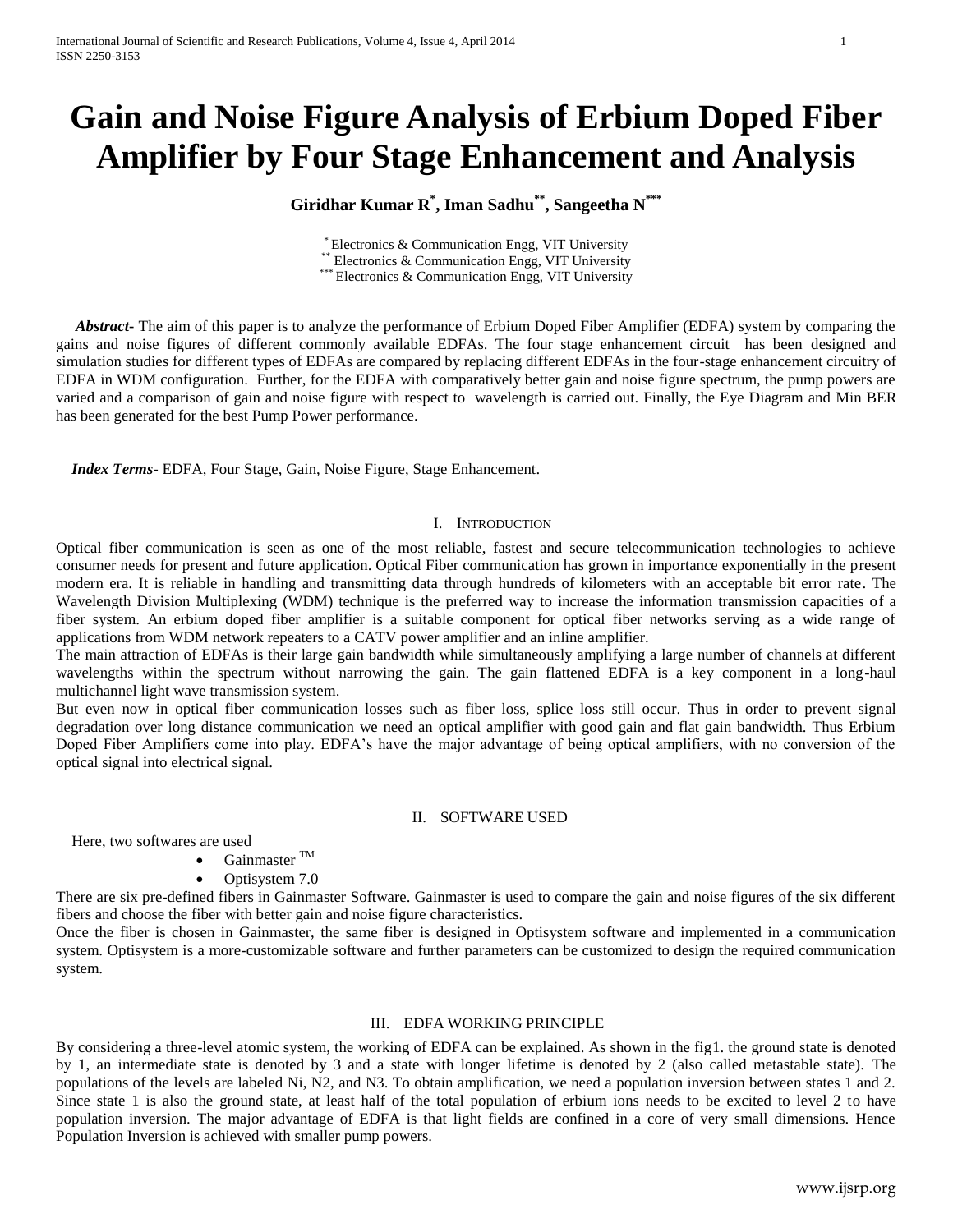

Figure 1 : Three- level system for amplifier model

- The transition from level 2 to 1 can be used as the laser transition for amplifying light in the 1.5-µm wavelength region, which is often used for optical fiber communications. The used pump light often has a wavelength near 980 nm. This actually pumps ions from the ground state (level 1) into level 3. From there, ions in the fiber glass quickly decay to level 2.
- The upper laser level (level 2) is quite long-lived, with an upper-state lifetime of the order of 10 ms..
- As the non-radiative transition  $3 \rightarrow 2$  is rather fast, the level scheme used in a model can often be simplified. One assumes that the mentioned transition takes no time at all – with the consequence that at any time an ion can only be in level 2 or level 1.

#### IV. EDFA DESIGN

 Initially, a four-stage EDFA circuitry is designed by connecting four EDFAs in cascade in Gainmaster software. Now, there are six different EDFAs available in Gainmaster where each EDFA have different properties like Saturation Parameter, Background Loss. Using replace tool in Gainmaster, the various fibers are implemented in the four-stage circuit. The Gain and Noise Figure for each and every Fiber circuitry is plotted and compared.





An ITU-T laser source operates with 200GHz channel spacing. The source transmitting 23 signal channels and transmitting the power of each channel is a −30dBm/channel. Isolator is used to provide unidirectional propagation and restricting back reflection. It has isolation of 20dB, insertion loss −0.2dB and input and output return loss −60dB and 55dB, respectively. A wavelength selective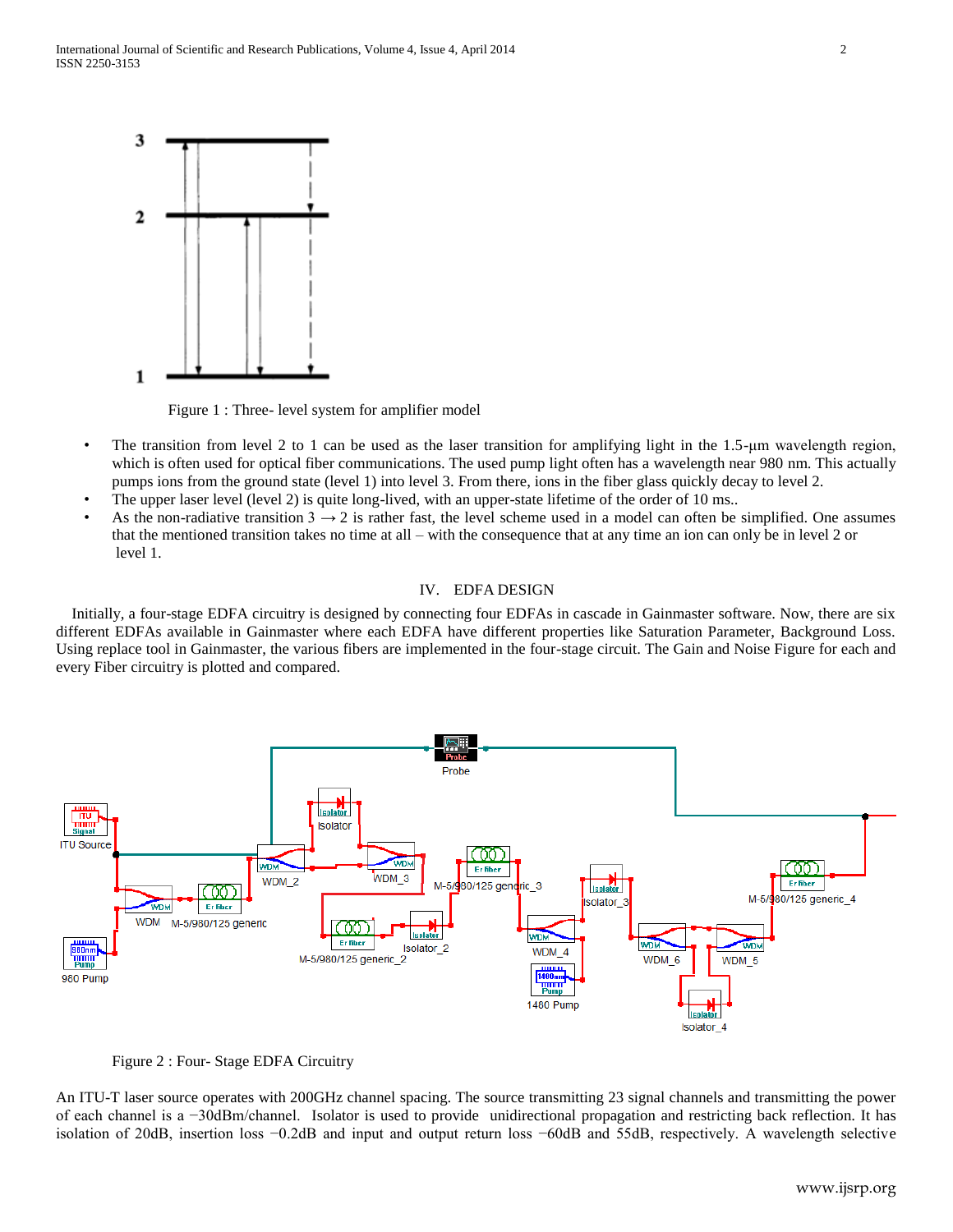coupler (WDM) has been fixed with an of insertion loss 0.2dB and pump and signal isolation of 20dB and 30dB, respectively. The length of the fiber used is 5m. A probe is a device used to measure the gain spectrum and noise figure spectrum between any two points in the circuit. Four Er Fibers are used to achieve the required four-stage enhancement.

Here, in the place of Er Fiber, we replace the circuit with the different available Fibers and the circuit is executed for every change and the required graphs are generated using Gainmaster Software. The different Er Fibers available in the software are DHB 1500, I-4, I-6, I-25, M-5 and M-25.

Following are the various graphs generated :



Figure 3 : Gain Spectrum and Noise Figure Spectrum of DHB 1500



Figure 4 : Gain Spectrum and Noise Figure Spectrum of I-4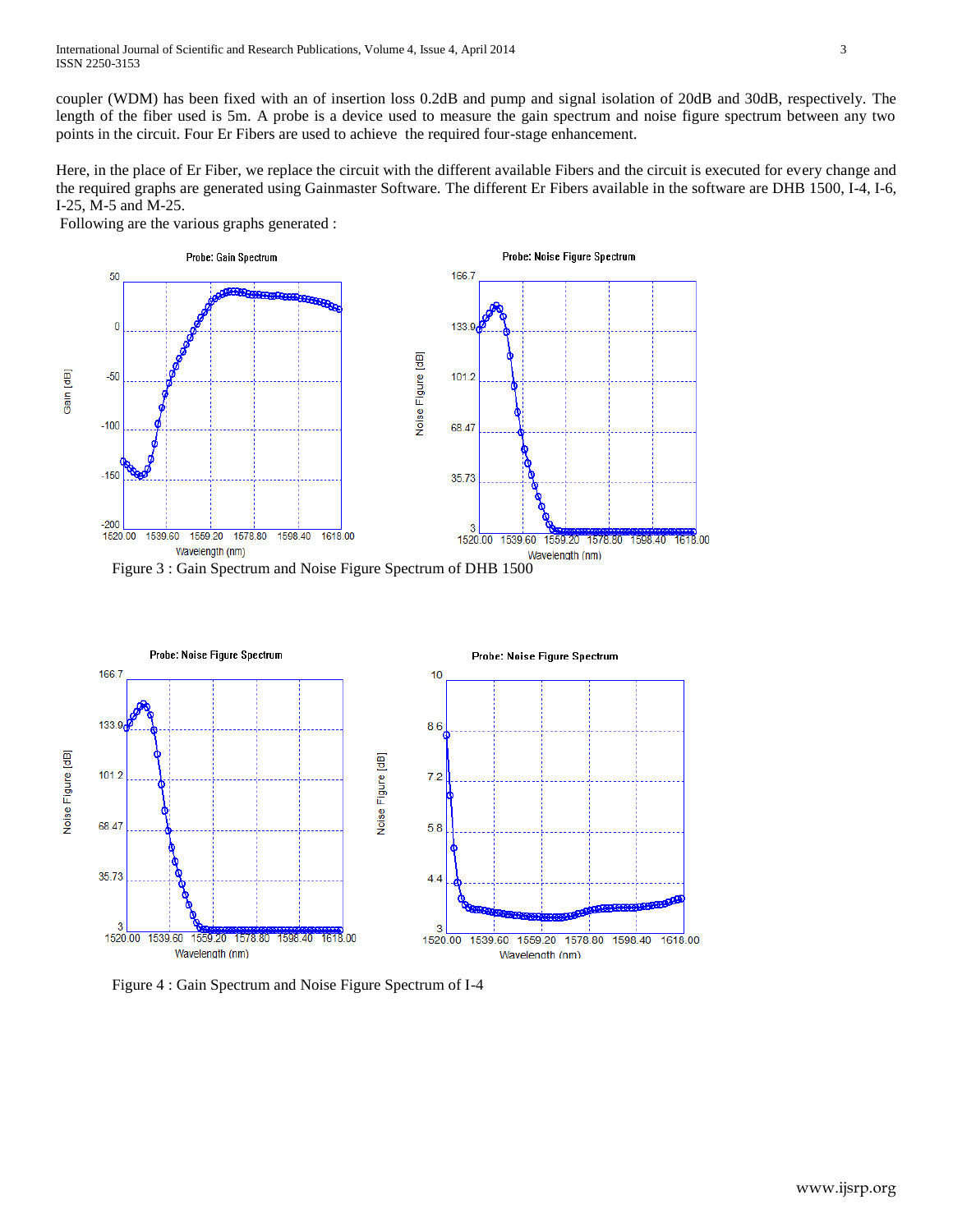





Figure 6 : Gain Spectrum and Noise Figure Spectrum of I-25

Gain [dB]



Figure 7 : Gain Spectrum and Noise Figure Spectrum of M-5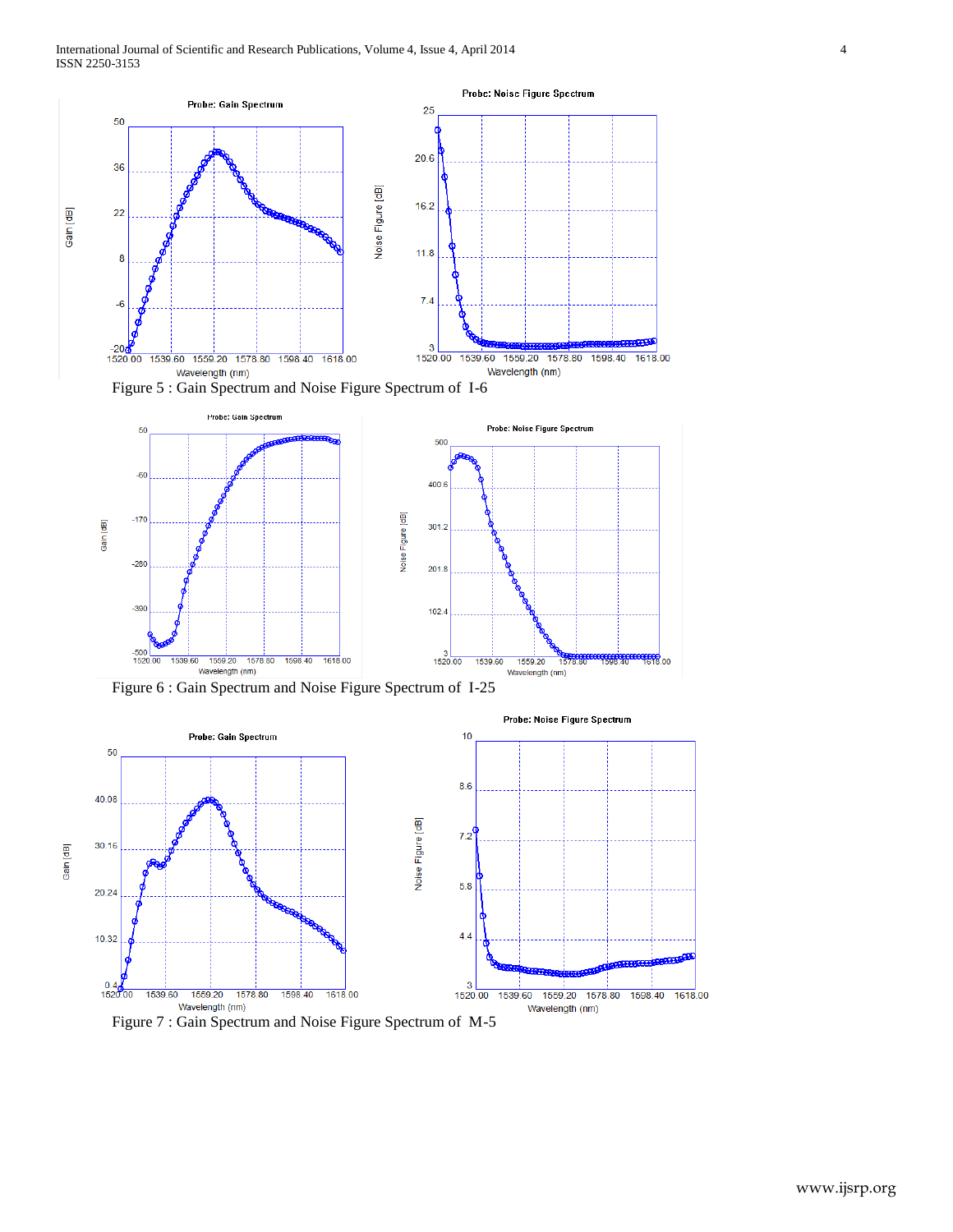

From the graph, it is concluded that M-5 Fiber is the most suitable EDFA that can be used to implement four-stage enhancement of the required EDFA Design. The properties and parameters of the M-5 Fiber are noted and the same is implemented in Optisystem Software.

Now, Optisystem 7.0 is used to design a circuit to test the gain and noise figure of the EDFA using M-5 fiber Erbium Doped Fiber. A four stage Erbium Doped Amplifier circuit is implemented. From prior analysis in the Gainmaster software it had been found out that M-5 had the best performance levels for C and L bands. So the following characteristics have been set in optisystem:-

i. Bit Rate:  $10^{10}$  Bits/sec

- ii. Sequence Length: 128 Bits
- iii. Samples per bit: 64
- iv. Number of samples: 8192

Now inside the EDFA we set the following parameters in order to simulate M-25 Erbium Doped fiber: i. Length of fiber: 5m

- ii. Er Metastable lifetime: 10ms
- iii. Saturation Parameter:  $4.4*10^{15}$
- iv. Er Ion Density:  $10^{25}$  m<sup>-3</sup>
- v. Numerical Aperture: 0.24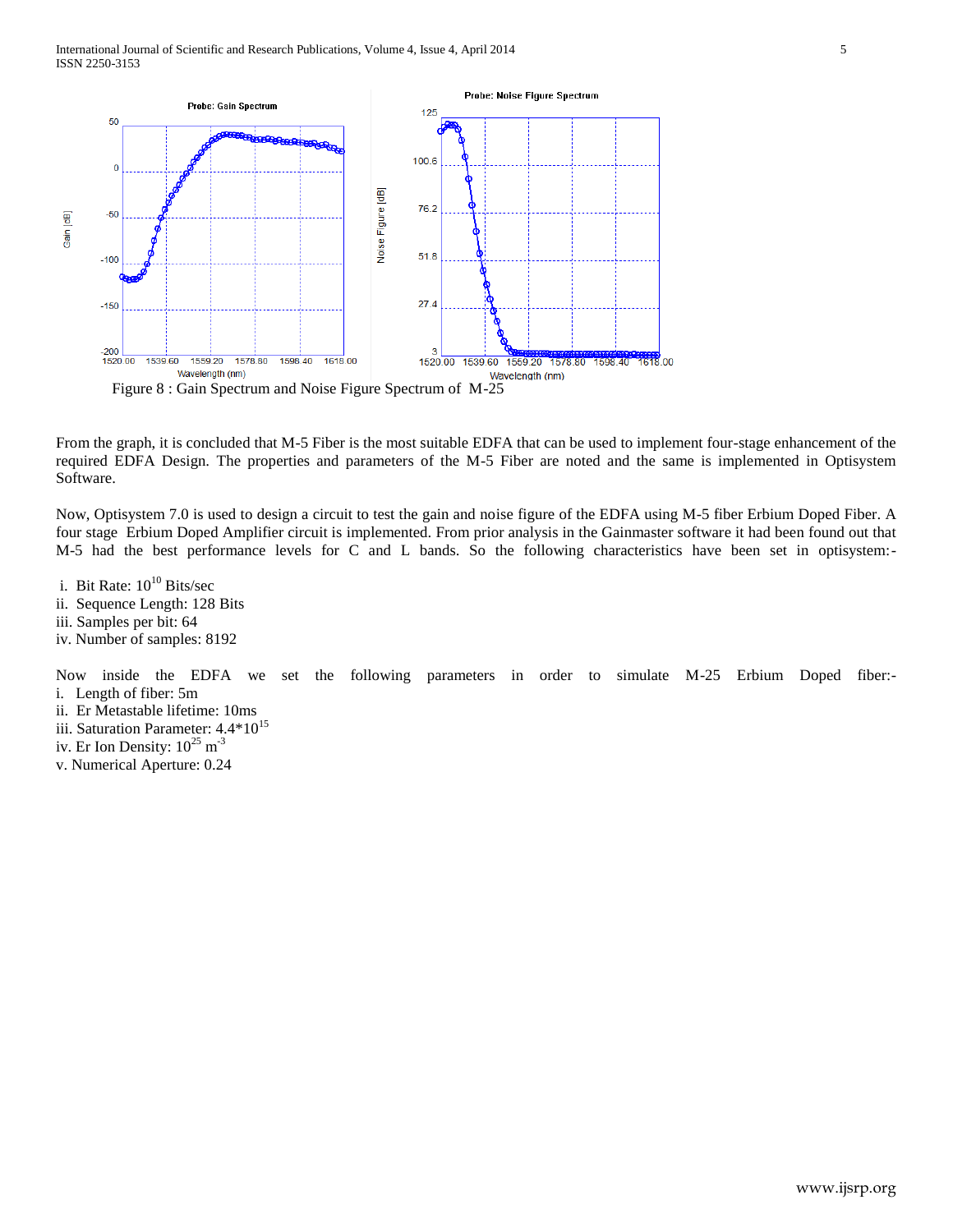

Figure 9 : Four-stage implementation in Optisystem

A WDM Transmitter has been used with center frequency 1552.52 nm, frequency spacing 2 nm and input power -26 dBm. The input signal can be visualized by attaching an Optical Spectrum Analyzer to the output of the WDM transmitter. The input signal is as follows:-



In order to ensure flow of power in one direction only and not in the reverse direction isolators have been used. Contra-directional pumping has been used in all four EDFs. The pump frequency has been set at 980 nm. The pump power has been varied. The three values of pump power that has been used are 0.1 W, 0.15 W, 0.75 W. The Gain Spectrum, Noise Spectrum and the output signal have been found out for each of the respective pump powers.

The Dual port WDM analyzer is used to find out the gain and the noise figure for the operational bandwidth. The BER analyzer has been used to find the min BER and the eye diagram.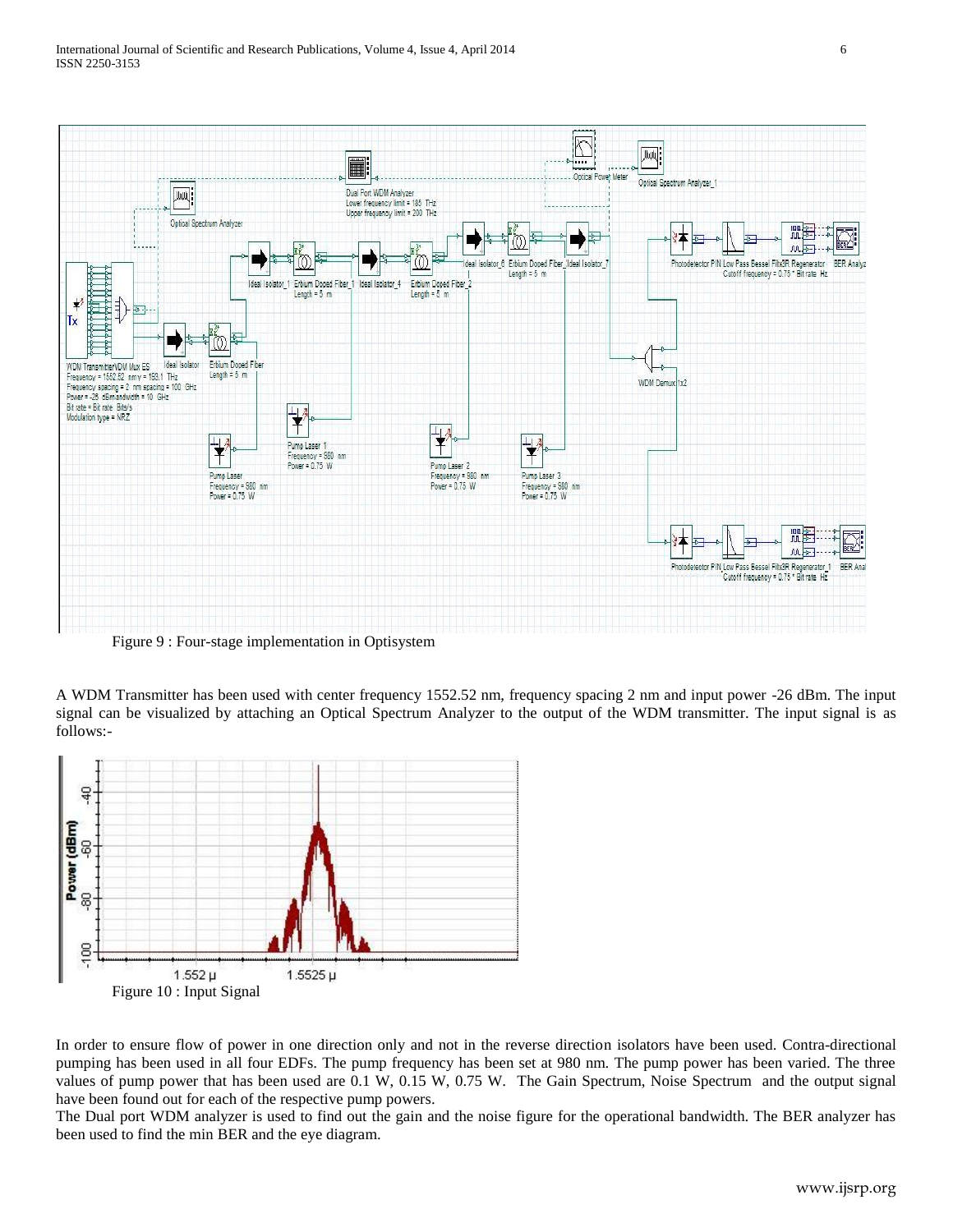| Wavelength(nm) | Gain(dBm) |                                    |                   |  |  |
|----------------|-----------|------------------------------------|-------------------|--|--|
|                |           | 0.1 W Pump Power 0.15 W Pump Power | 0.75 W Pump Power |  |  |
| 1582.52        | 29.941368 | 30.573338                          | 32.940168         |  |  |
| 1580.52        | 30.937892 | 31.610414                          | 34.129228         |  |  |
| 1578.52        | 32.149755 | 32.870812                          | 35.571123         |  |  |
| 1576.52        | 33.673193 | 34.453605                          | 37.376305         |  |  |
| 1574.52        | 35.829664 | 36,68915                           | 39.907931         |  |  |
| 1572.52        | 38.080989 | 39.028459                          | 42.576794         |  |  |
| 1570.52        | 40.792572 | 41.847149                          | 45.79654          |  |  |
| 1568.52        | 43.383366 | 44.551482                          | 48.926112         |  |  |
| 1566.52        | 46,179726 | 47.478812                          | 52.343909         |  |  |
| 1564.52        | 48.842566 | 50.280179                          | 55.664067         |  |  |
| 1562.52        | 50.777812 | 52.347165                          | 58.224423         |  |  |
| 1560.52        | 52.260644 | 53.961806                          | 60.332688         |  |  |
| 1558.52        | 52.479255 | 54.283944                          | 61.042541         |  |  |
| 1556.52        | 51,712619 | 53.599858                          | 60.667601         |  |  |
| 1554.52        | 50.418389 | 52.381326                          | 59.732559         |  |  |
| 1552.52        | 48.677173 |                                    | 58.310645         |  |  |

Table I : Gain Spectrum for different pump powers



Figure 11 : Gain Spectrum for different pump powers

|         | Wavelength(nm) Noise Figure(dBm) |                  |                  |
|---------|----------------------------------|------------------|------------------|
|         | 0.1W Pump Power                  | 0.15W Pump Power | 0.75W Pump Power |
| 1582.52 | 4.14188                          | 4.09725          | 3.95146          |
| 1580.52 | 4.11827                          | 4.07032          | 3.9126           |
| 1578.52 | 4.27781                          | 4.23095          | 4.07721          |
| 1576.52 | 4.43252                          | 4.38669          | 4.2359           |
| 1574.52 | 4.54593                          | 4.50027          | 4.34862          |
| 1572.52 | 4.76622                          | 4.72297          | 4.57848          |
| 1570.52 | 4.80651                          | 4.76054          | 4.60425          |
| 1568.52 | 5.16881                          | 5.12878          | 4.99193          |
| 1566.52 | 5.20459                          | 5.16034          | 5.00571          |
| 1564.52 | 5.17937                          | 5.12944          | 4.95193          |
| 1562.52 | 5.24155                          | 5.18717          | 4.99242          |
| 1560.52 | 4.96933                          | 4.8996           | 4.6481           |
| 1558.52 | 4.94241                          | 4.8651           | 4.58584          |
| 1556.52 | 4.86874                          | 4.78166          | 4.46719          |
| 1554.52 | 4.90561                          | 4.81095          | 4.46913          |
| 1552.52 | 5.02467                          |                  | 4.57485          |

|  |  |  | Table II : Noise Figure Spectrum for different pump powers |  |
|--|--|--|------------------------------------------------------------|--|
|  |  |  |                                                            |  |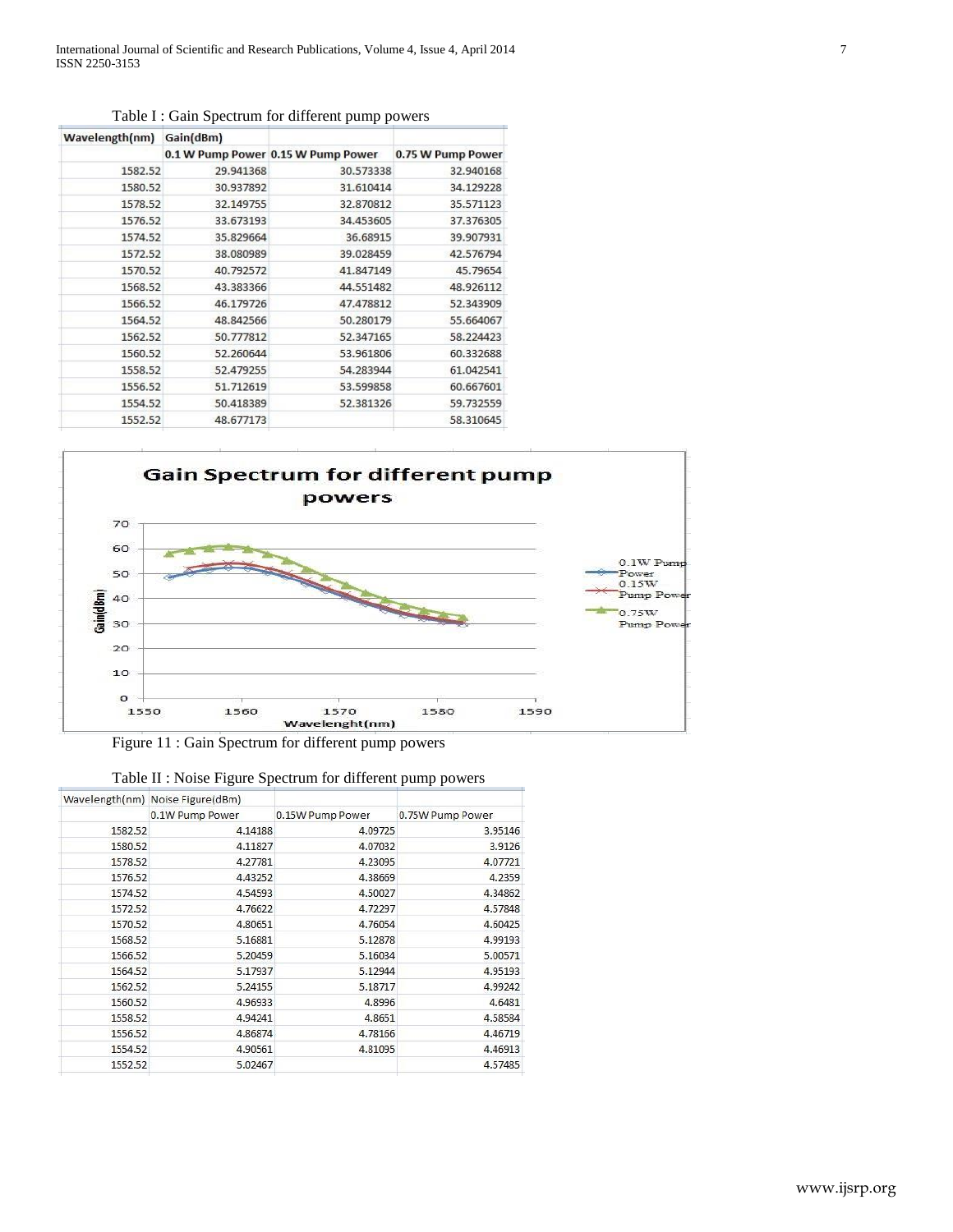

Figure 12 : Noise Figure Spectrum for different pump powers

After comparing the Gain and Noise figure for pump powers 0.1W, 0.15W and 0.75W it has been found that, for pump power 0.75W the best simulation results are obtained. After this the Eye Diagram, min BER and the output spectrum has been obtained for the 4 stage EDFA configuration for pump power 0.75W.



Figure 13 : Output Signal at 0.75 W Pump Power.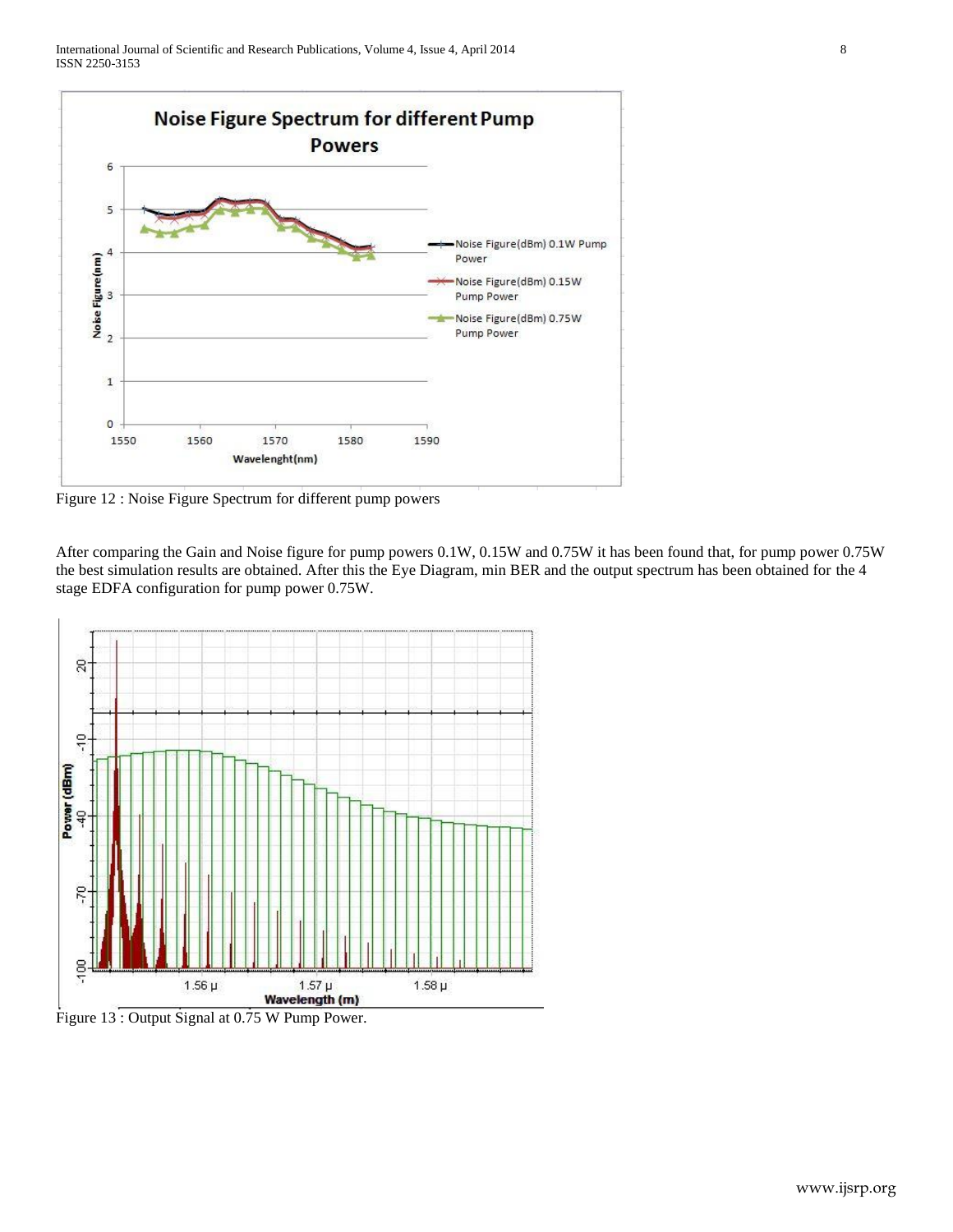International Journal of Scientific and Research Publications, Volume 4, Issue 4, April 2014 9 ISSN 2250-3153



Figure 14 : BER analysis and Eye Pattern

The min Bit Error Rate(BER) is recorded to be 8.442e-7. Also the Eye Height is recorded to be 0.441851 which is significantly better than the other pump powers.

#### **CONCLUSION**

From the Gainmaster results, it is concluded that M-5 fiber is the most suitable fiber for the four-stage implementation of EDFA. The same EDFA has been implemented in Optisystem with further customizable parameters. The pump power was varied. Different Pump Powers like 0.1W, 0.15W and 0.75W were used. Analyzing the gain and noise figure spectrum for the EDFA under different pump powers, it was concluded that the pump power of 0.75 W gives better results. Further, the Output Spectrum, Q-Factor, Eye Diagram were generated for the 0.75 W Pump Power case . Therefore, a four-stage EDFA in WDM Configuration with high and relatively flattened gain with low noise figure has been designed. This EDFA design can be used in booster applications. A maximum gain of 61.04 dBm has been recorded.

### **REFERENCE**

- [1] Ricky Antony, "Performance analysis of different erbium doped fiber based codirectionally pumped wdmsystems
- operating in optical wide-band" in International Journal of Engineering Science and Technology (IJEST), Vol. 4 No.02 February 2012
- [2] Sunil Kumar Panjeta, "Gain Optimization of of EDF Amplifier by stage enhancement and variation in pump power" in International Journal of Scientific and Research Publications, Volume 2, Issue 11, November 2012
- [3] Mousami Biswas, "Modeling of Wide-Band Optical Signal Amplification in an EDFA Network" in PHOTONICS LETTERS OF POLAND, VOL. 4 (4), 158-160 (2012)
- [4] Somnath Pain , "Gain Flattening and Noise Figure Analysis of EDFA WDM Configuration for L-band Optical Communication using Wavelength Selective Attenuator" in PHOTONICS LETTERS OF POLAND, VOL. 5 (3), 106-108 (2013)
- [5] M A Mahdi, "Saturation parameters of erbium doped fibre amplifiers" in ICSE'98 Proc., Nov. 1998, Bangi, Malaysia
- [6] Usman J Sindhi " Performance analysis of 32-channel WDM System using EDFA" in IJEETC vol.2 no 2, April 2013
- [7] Farah Diana Binti, "Gain Optimization for WDM System" in Elektrika vol II no I , 2009.
- [8] Erbium Doped Fiber Amplifiers Fundamentals and Technology by PC Becker

#### AUTHORS

**First Author** – Giridhar Kumar R, VIT University , giridharkumar92@gmail.com **Second Author** – Iman Sadhu, VIT University , imansadhu2010@gmail.com **Third Author** – Sangeetha N, Asst. Prof , VIT University, nsangeetha@vit.ac.in